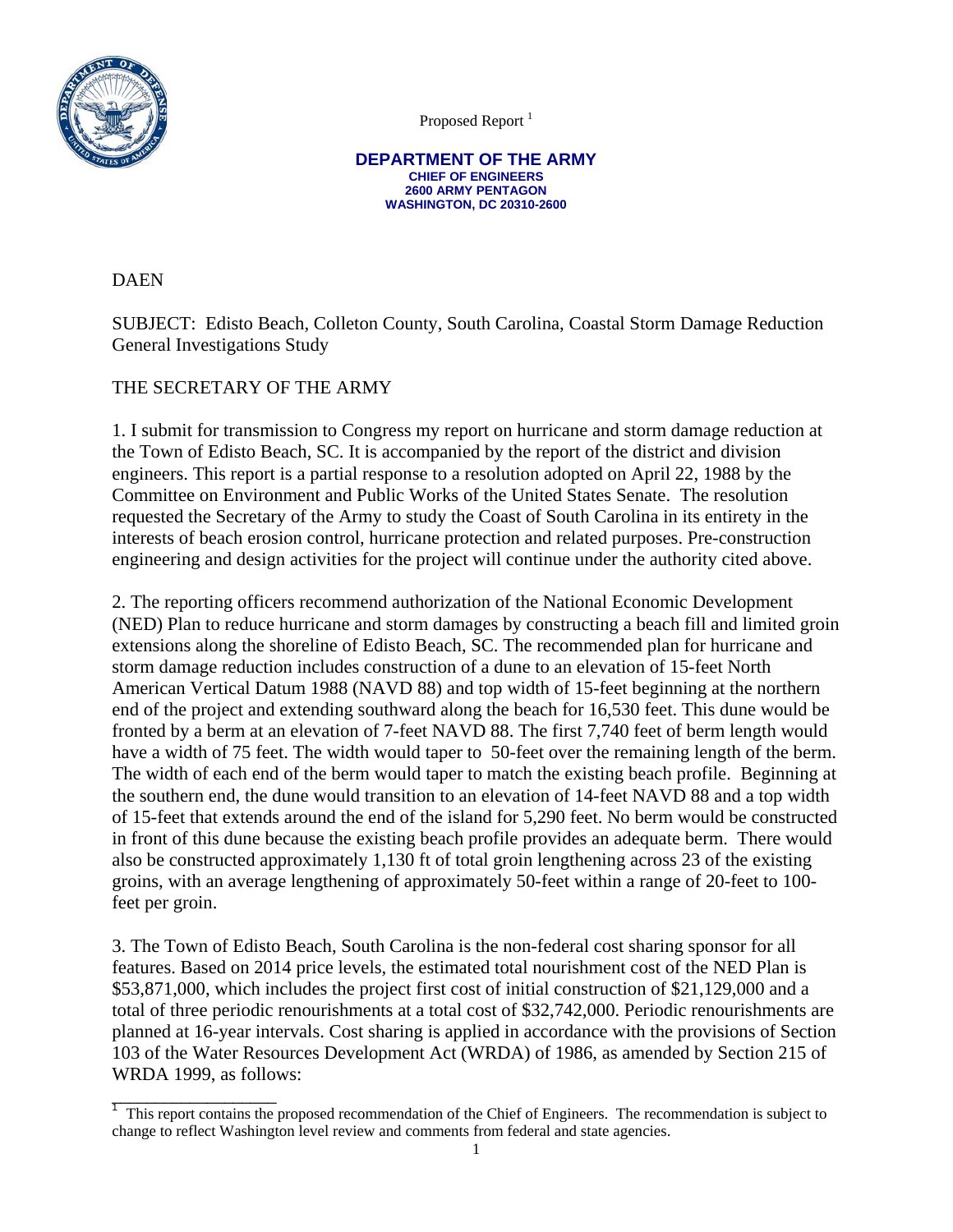SUBJECT: Edisto Beach, Colleton County, South Carolina, Coastal Storm Damage Reduction General Investigations Study

 a. The federal share of the total first cost would be about \$13,733,850 and the non-federal share would be about \$7,395,150, which equates to 65 percent federal and 35 percent nonfederal. The non-federal costs include the value of lands, easements, rights-of-way, relocations and dredged or excavated material disposal areas (LERRD) estimated to be \$989,000.

 b. The federal share of future periodic renourishment is estimated to be \$16,371,000 and the non-federal share is estimated to be \$16,371,000 which equates to 50 percent federal and 50 percent non-federal.

 c. The Town of Edisto Beach would be responsible for the operation, maintenance, repair, replacement, and rehabilitation (OMRR&R) of the project after construction, a cost currently estimated at about \$83,000 per year.

4. Based on a 3.5 percent discount rate and a 50-year period of analysis, the total equivalent average annual costs of the project are estimated to be \$1,501,000, including monitoring and OMRR&R. All project costs are allocated to the authorized purpose of hurricane and storm damage reduction. The selected plan would reduce average annual coastal storm damages by about \$2,894,000. The equivalent average annual benefits, which include recreation benefits, are estimated to be \$3,467,200 with net average annual benefits of \$1,966,200. The benefit to cost ratio is approximately 2.3 to 1. The project would also preserve approximately 13 acres of existing dry beach habitat and it would provide protection to approximately 22 acres of dune habitat and 14 acres of maritime forest. After construction, the project would result in a net increase of approximately 24 acres of sea turtle nesting habitat.

5. Risk and uncertainty has been explicitly factored into the economic analysis of this project. Chapter 6 of ER 1105-2-100, entitled "Risk-Based Analysis for Evaluation of Hydrology/Hydraulics and Economics in Shore Protection Studies" specifies the analysis requirements for shore protection projects, the fundamental requirement being that all shore protection analyses adopt a life cycle approach. A statistical risk based model, Beach-fx, was used in this study to formulate and evaluate the project in a life-cycle approach. Beach-fx integrates the engineering and economic analyses and incorporates uncertainty in both physical parameters and environmental forcing, which enables quantification of risk with respect to project evolution and economic costs and benefits of project implementation. The application of Beach-fx in this study is to estimate future without project damages and quantify the damages prevented by various storm damage reduction alternatives for Edisto Beach over the 50 year project life. The project is intended to address erosion and prevent damages to structures and contents; it is not intended to, nor will it, reduce the risk to loss of life during major storm events. Loss of life can only be prevented by residents and visitors following the local evacuation plans that are already in place. These residual risks have been communicated to the residents of Edisto Beach.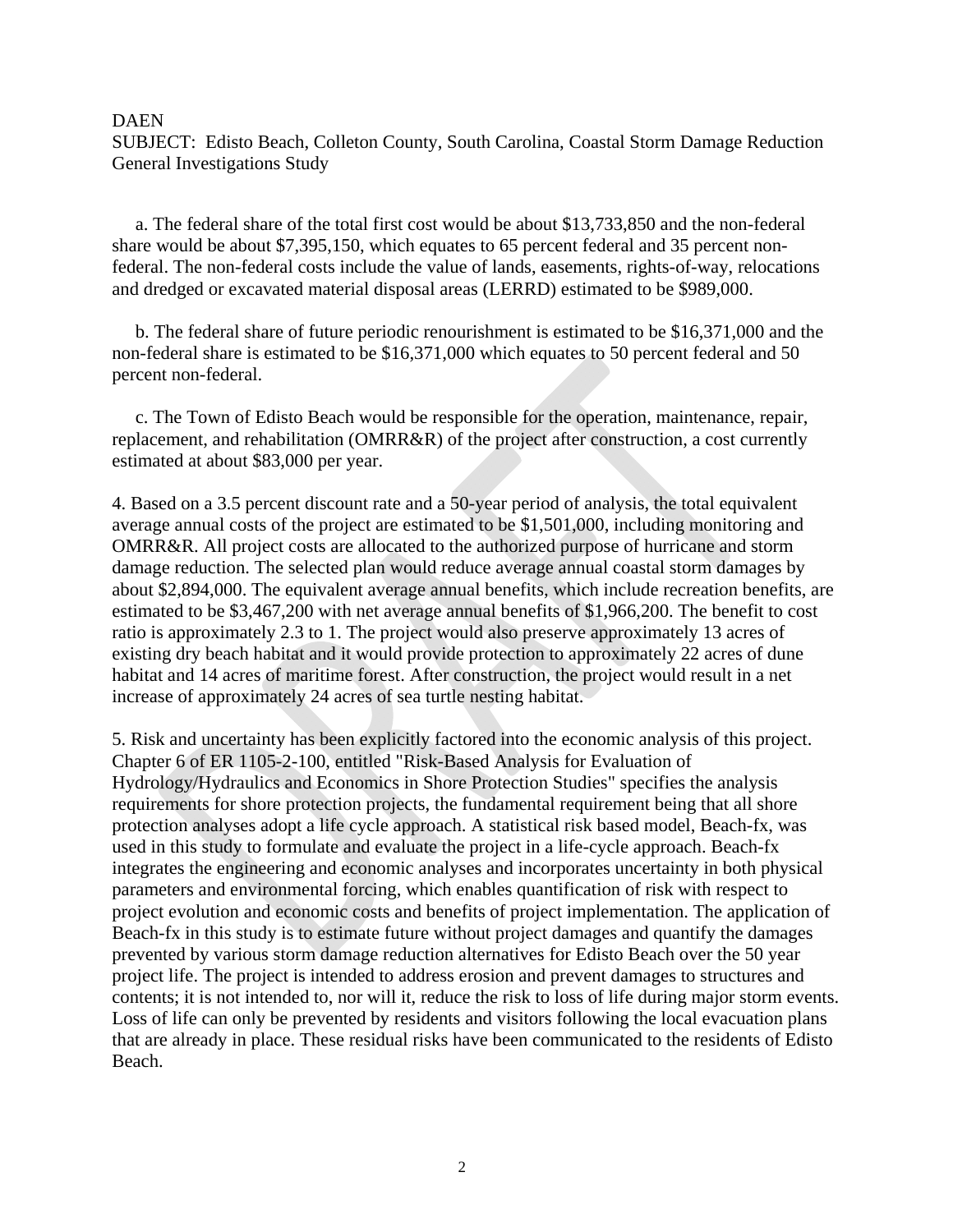SUBJECT: Edisto Beach, Colleton County, South Carolina, Coastal Storm Damage Reduction General Investigations Study

6. In accordance with the Corps Engineering Circular (EC 1165-2-212) on sea level change, the study performed a sensitivity analysis to evaluate the effects that different rates of sea level change could have on the recommended plan. The plan was formulated using a historical or low rate of sea level change since the decision is not expected to be sensitive to changes in sea level. The sensitivity analyses used additional accelerated rates, which includes what the EC defines as intermediate and high rates. The analysis found that the influence of current sea level change on the project is relatively low as compared to other factors causing erosion (waves, currents, winds and storms). The magnitude of the short-term storm induced erosion during hurricane events have a much greater affect along the beaches than those indicated by the natural long term shoreline trends. The recommended plan is based on Beach-fx simulations that incorporated the observed rate of sea level change. Adaptive management will be used including monitoring and adding additional volume of sand during renourishments to compensate for any significant accelerated sea level rise beyond the current observed rate should it become necessary.

7. In accordance with the Corps Engineering Circular (EC 1165-2-214) on review of decision documents, all technical, engineering and scientific work underwent an open, dynamic and rigorous review process to ensure technical quality. This included District Quality Control review, Agency Technical Review (ATR), Major Subordinate Command (MSC) review and a Corps Headquarters policy and legal review. All concerns of the ATR have been addressed and incorporated into the final report. The requirement to perform Independent External Peer Review (IEPR) was waived by HQUSACE since there was no EIS for the study; it had negligible adverse impacts to the environment and is not controversial. All comments from the above referenced reviews have been addressed and incorporated into the final documents. Overall, the reviews resulted in improvements to the technical quality of the report.

8. Washington level review indicates that the project recommended by the reporting officers is technically sound, environmentally and socially acceptable, and economically justified. The plan complies with all essential elements of the 1983 U.S. Water Resources Council's Economic and Environmental Principles and Guidelines for Water and Land Related Resources Implementation studies and complies with other administrative and legislative policies and guidelines. Also the views of interested parties, including federal, state and local agencies have been considered.

9. I concur in the findings, conclusions and recommendations of the reporting officers. Accordingly, I recommend that the plan to reduce hurricane and storm damages for Edisto Beach, South Carolina is authorized in accordance with the reporting officers' recommended plan at an estimated project first cost of \$21,129,000 with such modifications as in the discretion of the Chief of Engineers may be advisable. My recommendation is subject to cost sharing, financing and other applicable requirements of federal and state laws and policies, including Section 103 of the Water Resources Development Act (WRDA) of 1986, as amended by Section 215 of WRDA 1999. The non-federal sponsor would provide the non-federal cost share and all LERRD. Further, the non-federal sponsor would be responsible for all OMRR&R. This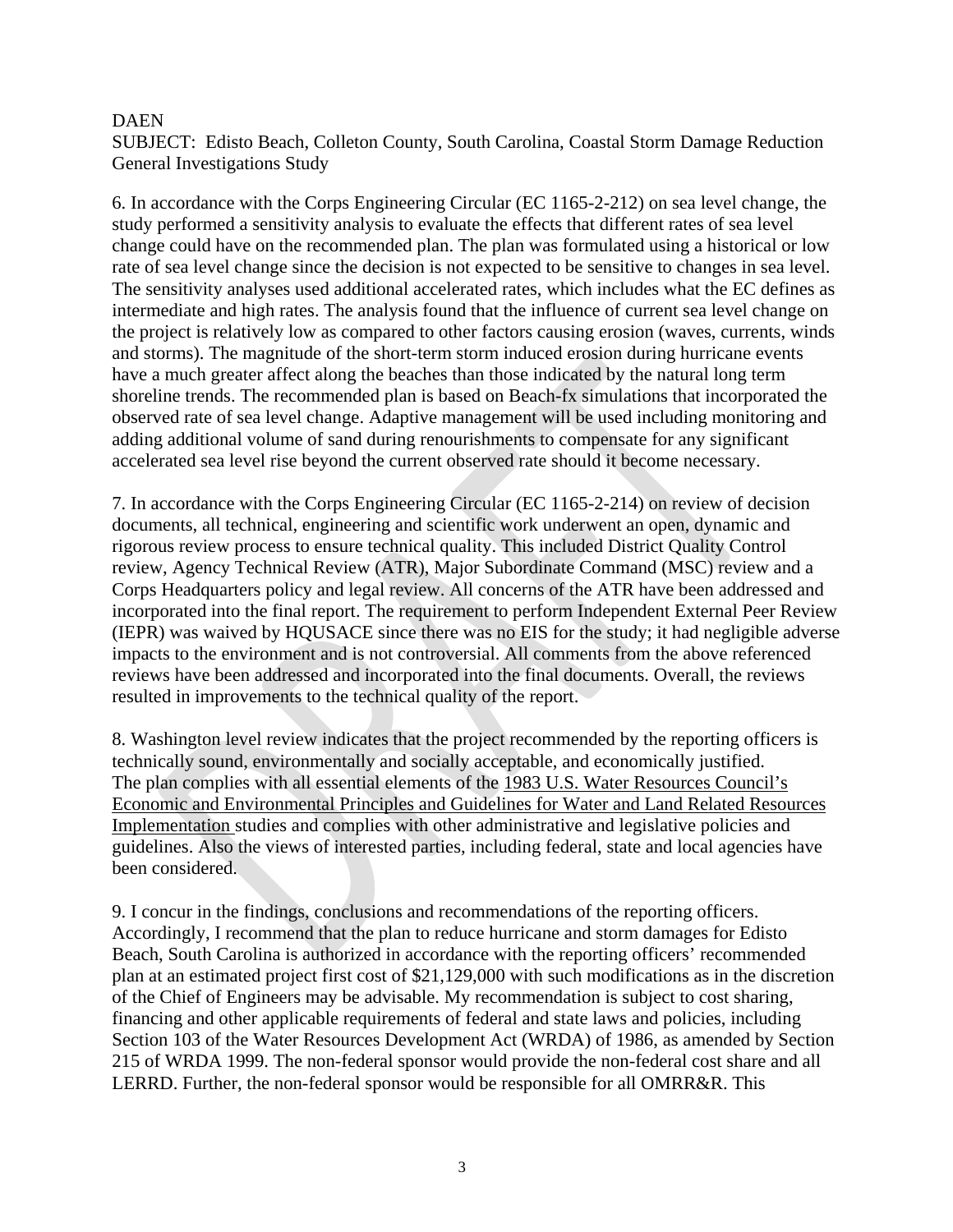SUBJECT: Edisto Beach, Colleton County, South Carolina, Coastal Storm Damage Reduction General Investigations Study

recommendation is subject to the non-federal sponsor agreeing to comply with all applicable federal laws and policies.

 (a) Provide 35 percent of initial project costs assigned to hurricane and storm damage reduction plus 100 percent of initial project costs assigned to protecting undeveloped private lands and other private shores which do not provide public benefits and 50 percent of periodic nourishment costs assigned to hurricane and storm damage reduction plus 100 percent of periodic nourishment costs assigned to protecting undeveloped private lands and other private shores which do not provide public benefits and as further specified below:

 (1) Enter into an agreement which provides, prior to construction, 35 percent of design costs;

 (2) Provide, during construction, any additional funds needed to cover the non-federal share of design costs;

 (3) Provide all lands, easements, and rights-of-way, and perform or ensure the performance of any relocations determined by the federal government to be necessary for the initial construction, periodic nourishment, operation, and maintenance of the project;

 (4) Provide, during construction, any additional amounts as are necessary to make its total contribution equal to 35 percent of initial project costs assigned to hurricane and storm damage reduction plus 100 percent of initial project costs assigned to protecting undeveloped private lands and other private shores which do not provide public benefits and 50 percent of periodic nourishment costs assigned to hurricane and storm damage reduction plus 100 percent of periodic nourishment costs assigned to protecting undeveloped private lands and other private shores which do not provide public benefits.

 b. For so long as the project remains authorized, operate, maintain, repair, rehabilitate, and replace the project or functional portions of the project, including any mitigation features, at no cost to the federal government, in a manner compatible with the project's authorized purposes and in accordance with applicable federal and state laws and regulations and any specific directions prescribed by the federal government.

 c. Give the federal government a right to enter, at reasonable times and in a reasonable manner, upon property that the non-federal sponsor, now or hereafter, owns or controls for access to the project for the purpose of inspecting, operating, maintaining, repairing, replacing, rehabilitating, or completing the project. No completion, operation, maintenance, repair, replacement, or rehabilitation by the federal government shall relieve the non-federal sponsor of responsibility to meet the non-federal sponsor's obligations, or to preclude the federal government from pursuing any other remedy at law or equity to ensure faithful performance.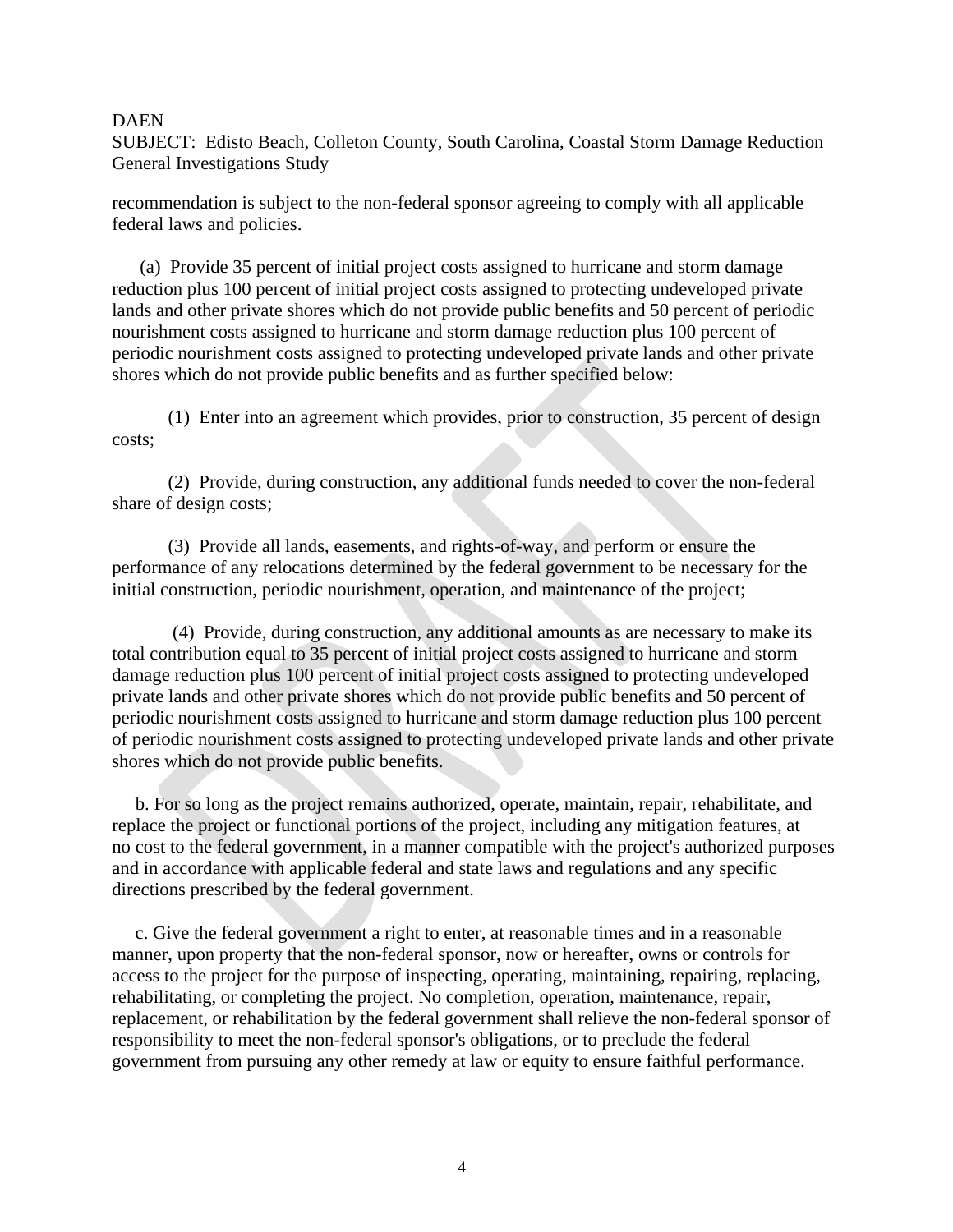SUBJECT: Edisto Beach, Colleton County, South Carolina, Coastal Storm Damage Reduction General Investigations Study

 d. Hold and save the United States free from all damages arising from the initial construction, periodic nourishment, operation, maintenance, repair, replacement, and rehabilitation of the project and any project-related betterments, except for damages due to the fault or negligence of the United States or its contractors.

 e. Perform, or cause to be performed, any investigations for hazardous substances that are determined necessary to identify the existence and extent of any hazardous substances regulated under the Comprehensive Environmental Response, Compensation, and Liability Act (CERCLA), Public Law 96-510, as amended, 42 U.S.C. 9601-9675, that may exist in, on, or under lands, easements, or rights-of-way that the federal government determines to be required for the initial construction, periodic nourishment, operation, and maintenance of the project; however, for lands that the federal government determines to be subject to the navigation servitude, only the federal government shall perform such investigations unless the federal government provides the non-federal sponsor with prior specific written direction, in which case the non-federal sponsor shall perform such investigations in accordance with such written direction.

 f. Assume, as between the federal government and the non-federal sponsor, complete financial responsibility for all necessary cleanup and response costs of any CERCLA regulated materials located in, on, or under lands, easements, or rights-of-way that the federal government determines to be necessary for the initial construction, periodic nourishment, operation, or maintenance of the project;

 g. Agree that, as between the federal government and the non-federal sponsor, the non-federal sponsor shall be considered the operator of the project for the purpose of CERCLA liability, and to the maximum extent practicable, operate, maintain, and repair the project in a manner that will not cause liability to arise under CERCLA.

 h. Comply with Section 402 of the Water Resources Development Act of 1986, as amended (33 U.S.C. 701b-12), which requires the non-federal interest to participate in and comply with applicable federal floodplain management and flood insurance programs, prepare a floodplain management plan within one year after the date of signing a Project Cooperation Agreement, and implement the plan not later than one year after completion of construction of the project.

 i. Provide the non-federal share of that portion of the costs of mitigation and data recovery activities associated with historic preservation, that are in excess of one percent of the total amount authorized to be appropriated for the project, in accordance with the cost sharing provisions of the agreement.

 j. Agree to participate in and comply with applicable federal floodplain management and flood insurance programs.